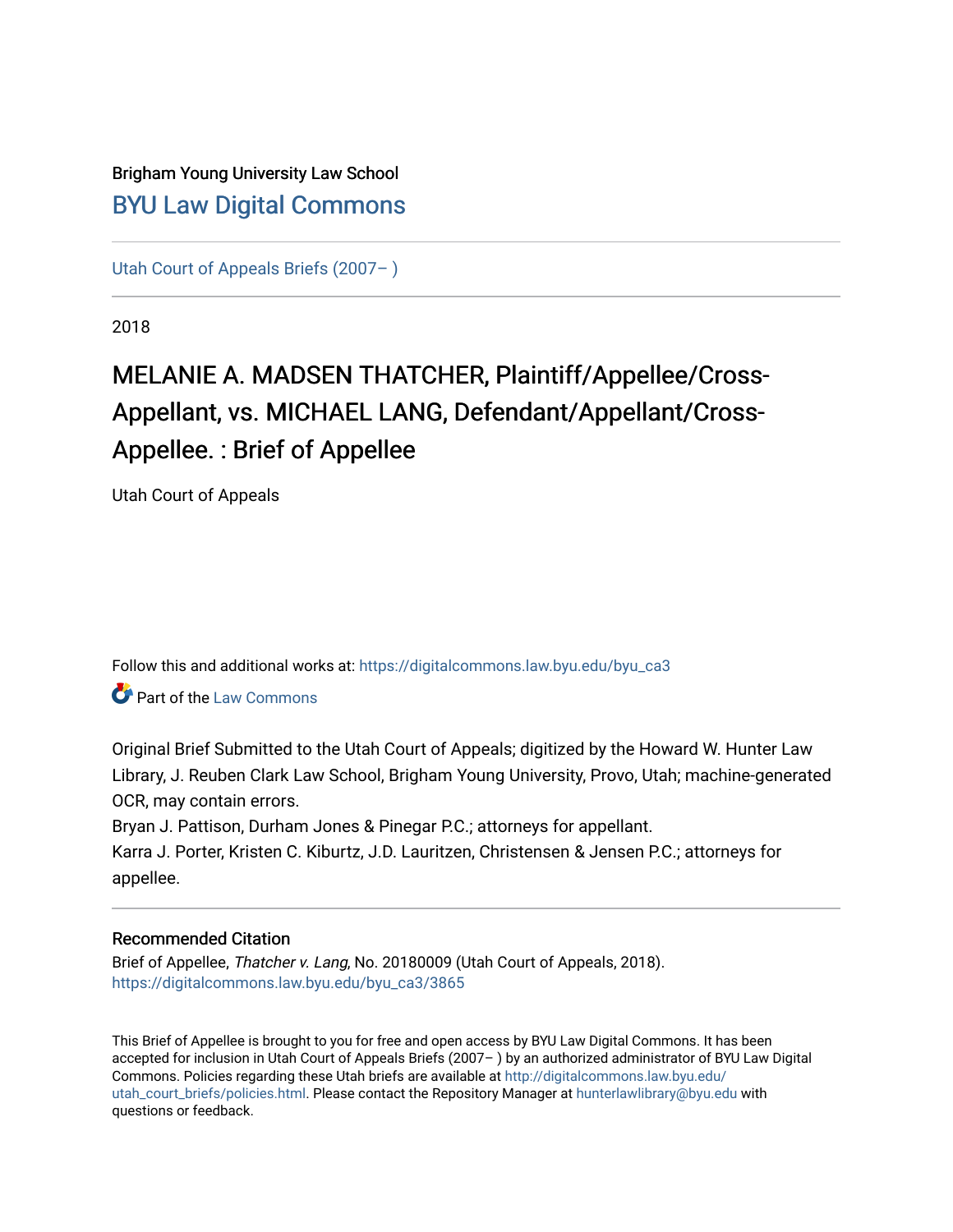### IN THE UTAH COURT OF APPEALS

MELANIE A. MADSEN THATCHER,

Plaintiff/Appellee/Cross-Appellant,

vs.

Case No. 20180009-CA

MICHAEL LANG,

Defendant/Appellant/Cross-Appellee.

### APPEAL FROM THE FIFTH DISTRICT COURT, WASHINGTON COUNTY, STATE OF UTAH THE HON. G. MICHAEL WESTFALL, CIVIL NO. 120500520

# SUPPLEMENTAL BRIEF OF APPELLEE/CROSS-APPELLANT

Karra J. Porter, 5223 Kristen C. Kiburtz, 12572 J. D. Lauritzen, 14237 CHRISTENSEN & JENSEN, P.C. 257 East 200 South, Suite 1100 Salt Lake City, Utah 84111-2048 Telephone: (801) 323-5000 Attorneys for Melanie A. Madsen Thatcher

Bryan J. Pattison, 8766 Durham Jones & Pinegar, P.C. 192 East 200 North, Third Floor St. George, UT 84770 (435) 674-0400 bpattison@djplaw.com Attorneys for Michael Lang

**FILED** UTAH APPEliATE COURTS

DEC 2 7 2019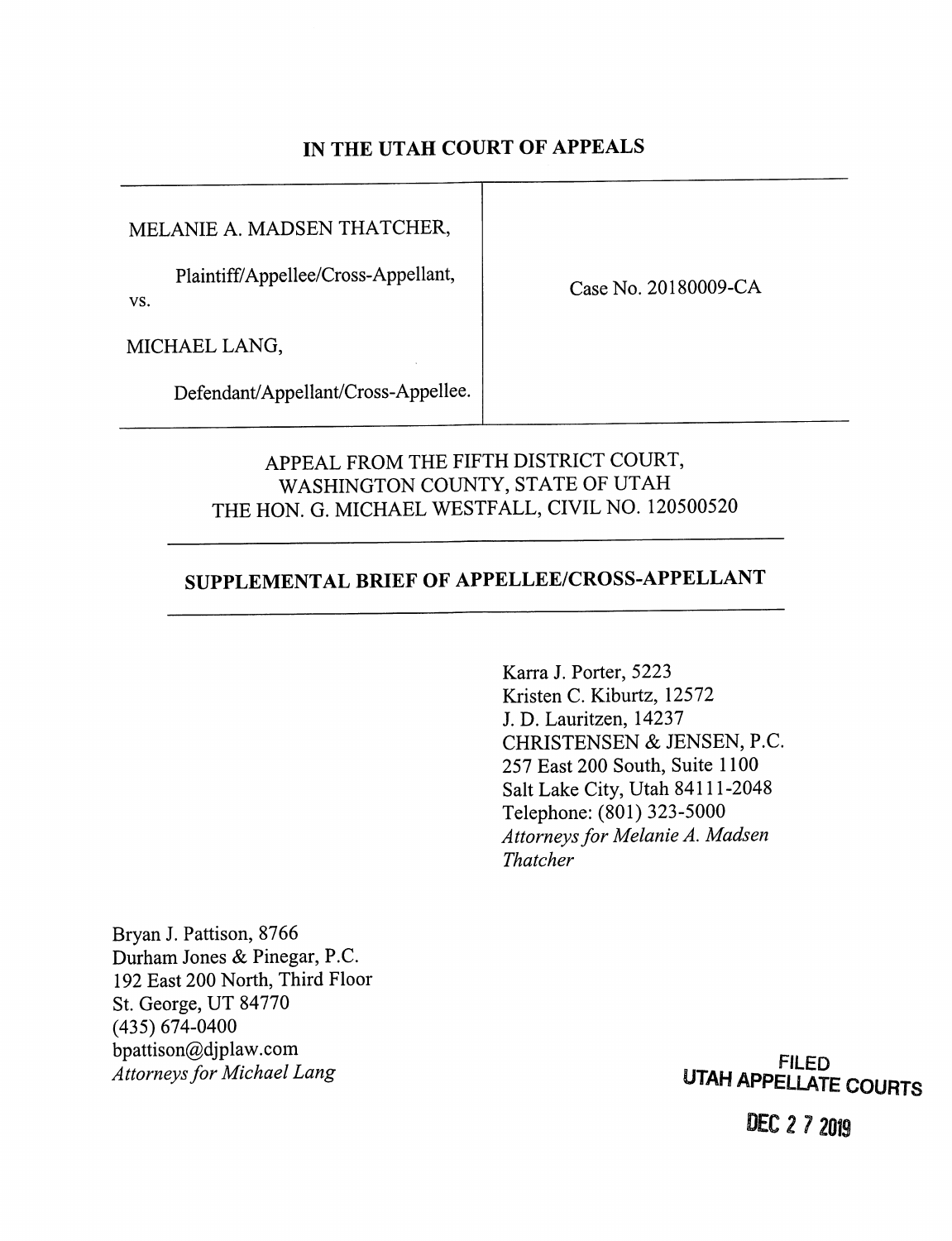## TABLE OF CONTENTS

 $\sim 10^{10}$  km s  $^{-1}$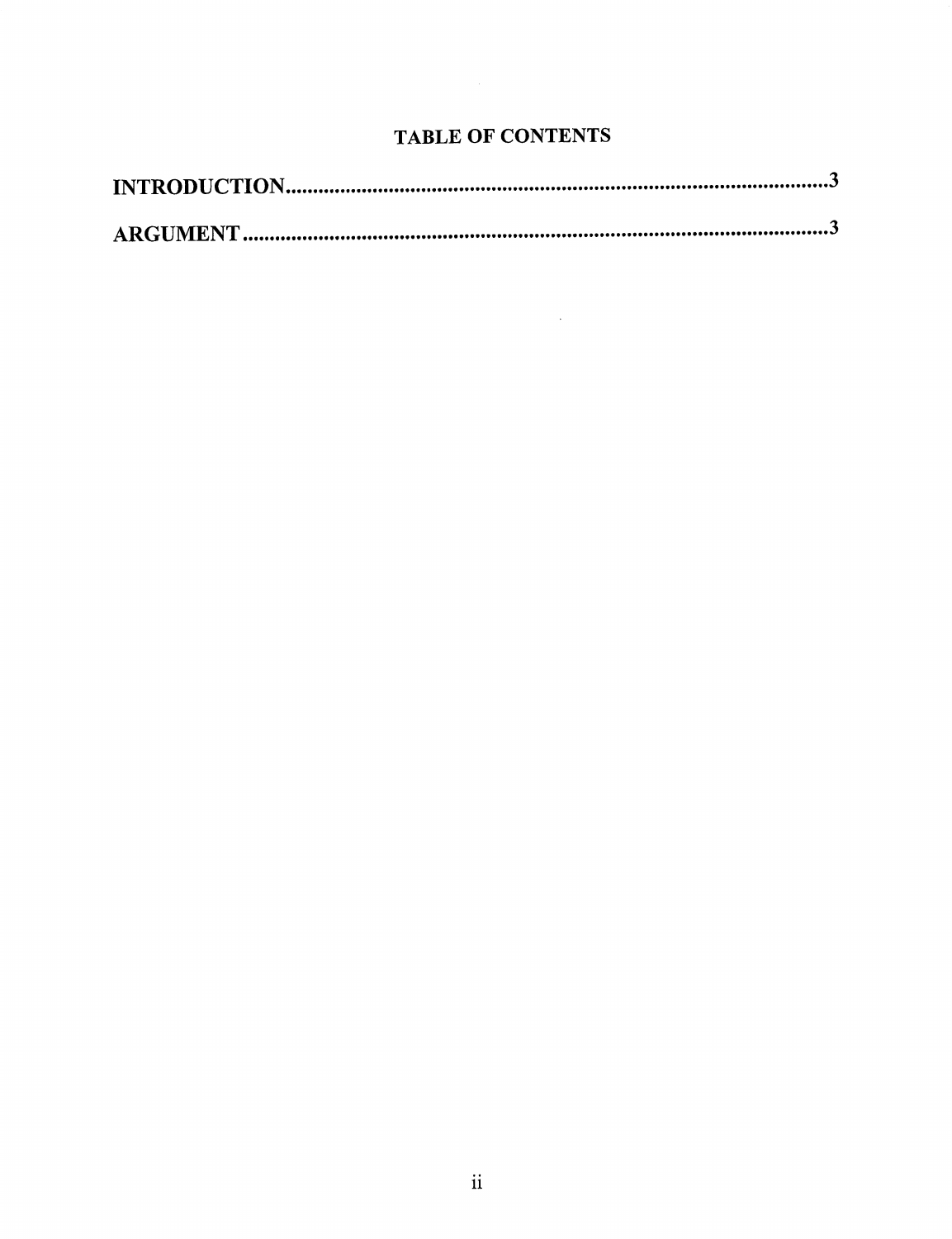#### INTRODUCTION

On or about December 16, 2019, the Court issued an Order requesting supplemental briefing. In its order, the Court directed the parties to file simultaneous supplemental briefs by no later than December 27, 2019 informing the Court as to whether the subject property has been sold.

### ARGUMENT

Ms. Thatcher has sold the subject property. A warranty deed (Entry No. 20180036543) reflecting the conveyance was recorded with the Washington County Recorder's office on or about September 6, 2018. A corrected warranty deed (Entry No. 20180040686), dated September 12, 2018, was thereafter recorded with the Washington County Recorder's office on or about October 8, 2018.

DATED this 27th day of December, 2019.

CHRISTENSEN & JENSEN, P.C.

Kann Spor

Karra J. Porter Kristen C. Kiburtz J. D. Lauritzen Attorneys for Melanie A. Madsen Thatcher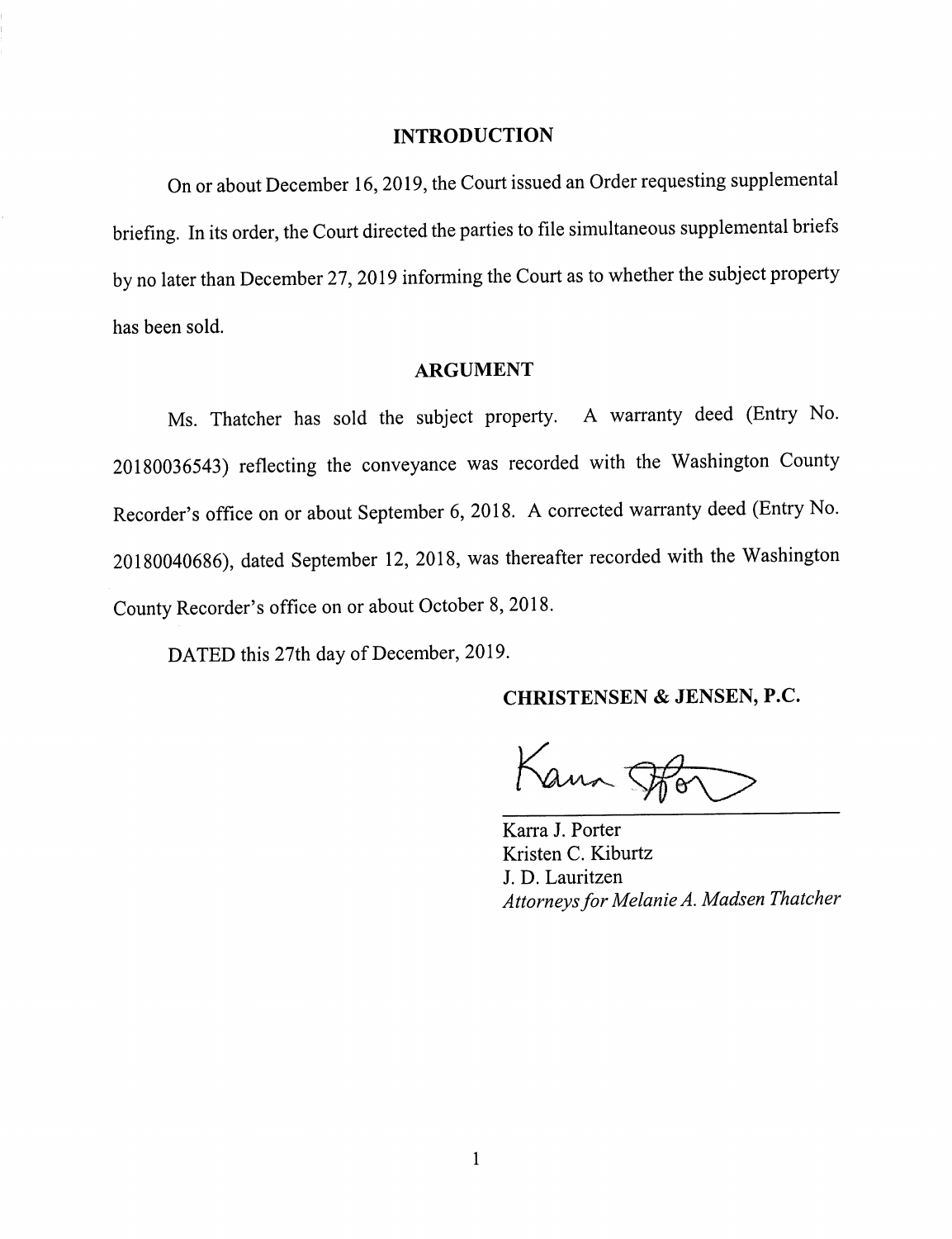#### CERTIFICATE OF SERVICE

I hereby certify that on this 27th day of December, 2019, I caused to be sent via email a true and correct copy of the foregoing, SUPPLEMENTAL BRIEF OF APPELLEE/CROSS-APPELLANT to the following:

Bryan J. Pattison Durham Jones & Pinegar, P.C. 192 East 200 North, Third Floor St. George, UT 84770 bpattison@diplaw.com

Kann Fo